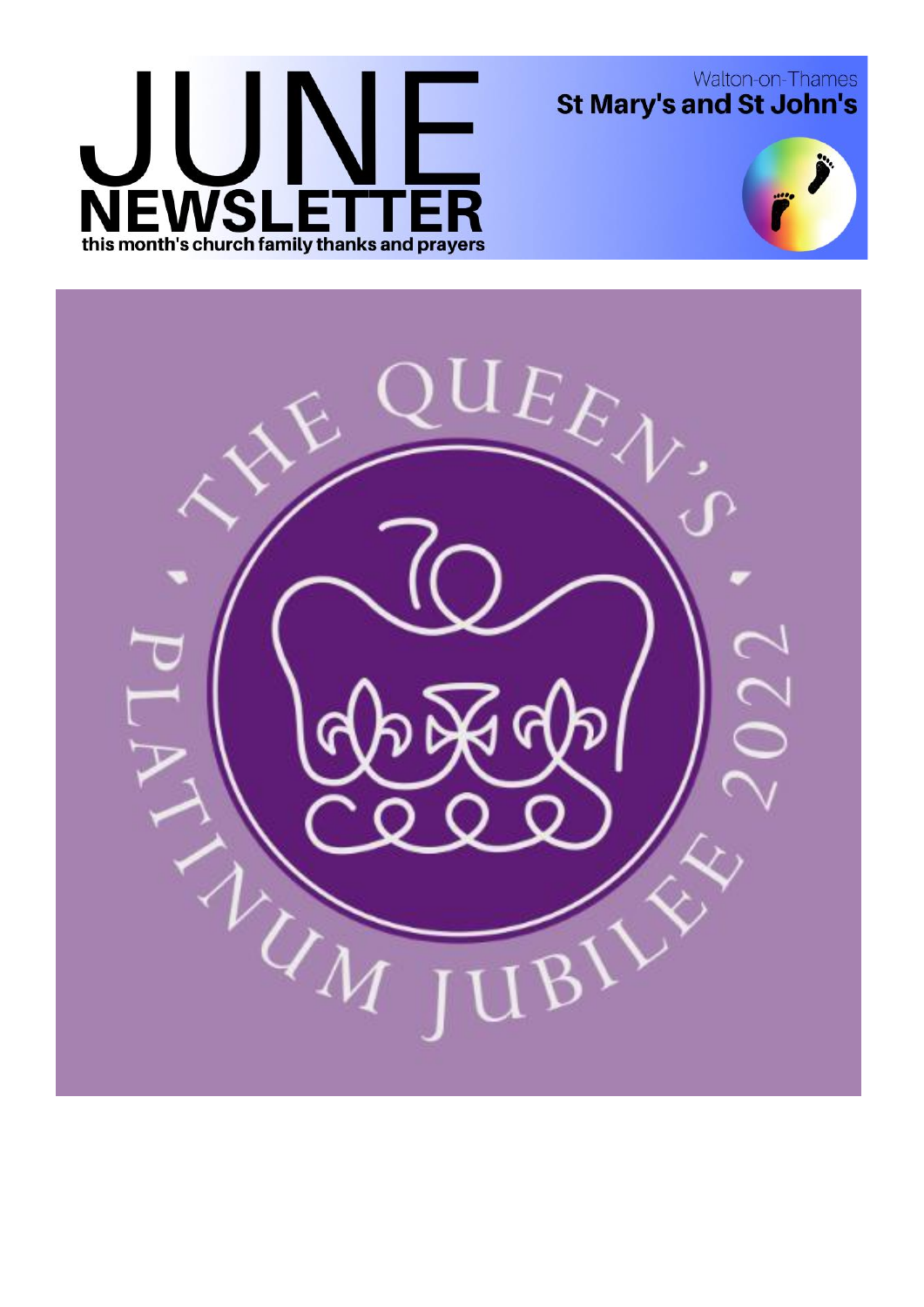# Key Information

### **Clergy:**

Vicars:Rev Cathy & Rev Jonny Blair (off duty Friday) 01932 917 736 Assistant Minister: Rev Caroline Merrick (avail Tue, Thu & Fri) 07419 827 739 Curate: Rev Vlada Rakin contact via Office (off duty Saturday)

**Church Warden:** David Henderson, Janet Todd (St John's) and Scott Hay

**Youth Minister:** Sarah Dunn (off duty – Friday & Saturday)

**Pastoral Assistants:** For enquiries of a pastoral nature email vicar@waltonparish.org.uk

**Parish Safeguarding Officer:** Katharine Scott (volunteer) safeguarding@waltonparish.org.uk **Safeguarding Administrator:** Julia Gorrie (part time flexi hours) safeguardingadmin@waltonparish.org.uk

**Treasurer:** Alastair Duke - treasurer@waltonparish.org.uk **Assistant Treasurer:** Julia Gorrie - assistant-treasurer@waltonparish.org.uk

### **A full list of Parish Officers can be found on our website.**

Information about weddings, funerals and baptisms can also be found on our website www.waltonparish.org.uk

**Church Office Administrator:** Sam Harrison St Mary's Church Hall, Church Street, Walton-on-Thames, KT12 2QS

The office contact hours are – **Closed Monday. Open Tuesday - Friday 10.00 am – 12 noon**

Telephone - 01932 224238 Email - [office@waltonparish.org.uk](mailto:office@waltonparish.org.uk)

**Operations & Communications:**  Sally Eckes (off duty Mon & Fri) 07779 623377

**St Mary's Church**, Church Street, Walton-on-Thames, KT12 2QS **St John's Church**, 1 The Furrows, Walton-on-Thames, KT12 3JQ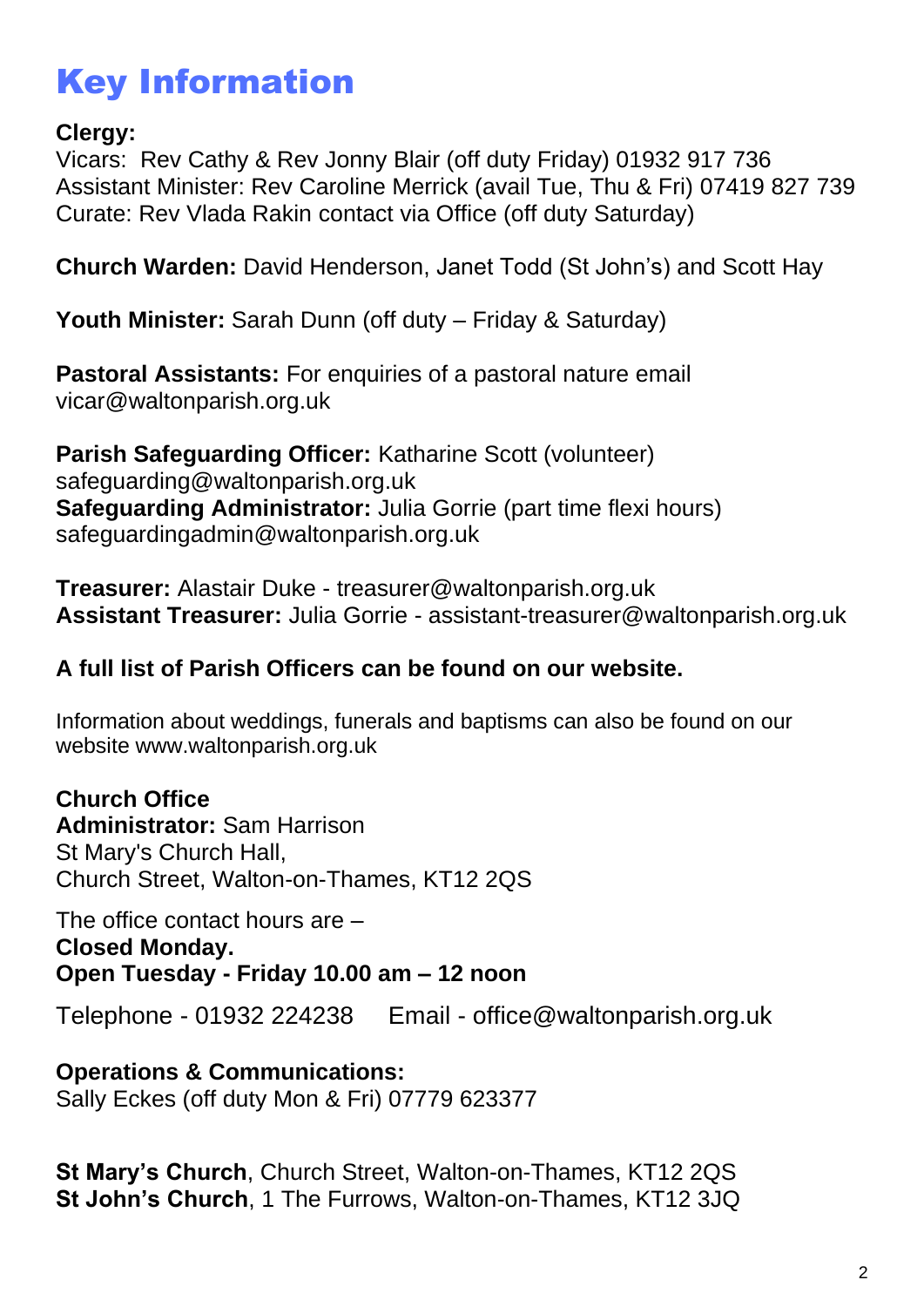# VICARS' BLOG: Generosity and Grace

This could describe our Queen Elizabeth whose Platinum Jubilee we are celebrating this month. A book has been written about her generous and selfless service of our country since she ascended the throne. Mark Greene (LICC) and Catherine Butcher explore the biblical roots of the Queen's vision for the role she has now performed for 70 years in their book called, The Servant Queen and the King She Serves.

Looking around at the gardens in Walton at this time of year, God's goodness and generosity are expressed in the



profusion of colour and freshness in new leaves and flowers breaking forth. Wandering through the churchyard at St Mary's and looking at the St John's garden, they are both looking beautiful thanks to the loving care and weekly tending by the gardening team. Thank you to them for their commitment. Do have a look at the wildflowers blooming brightly to the side of the hall at St Mary's. There for all to enjoy.

#### **Nothing Keeps Still**

In God's world, everything keeps moving on. We are very sad to be losing Sally Eckes as our Operations Manager and also for all the skills she has brought to her voluntary role as Communications Manager. Thankfully she is not moving away and will still remain part of the church. We wish her well in her new role in the Communications Team at Lambeth Palace. Is she replaceable? We are praying for God to bring us the new Operations Manager he has for us at this time and for a person with the right communications skills to help us with our media.

We are looking forward to our new curate Dave Bixby and his wife Kat and daughter Anaiah joining us in July. He will be ordained at Guildford Cathedral on Sunday 3rd July and will preach at both St Mary's and St John's on 10th July. There will be a Welcome lunch for them on Sunday 10th July, do come if you can. More details will be available in the weekly email.

#### **Children Matter**

Looking ahead, our treasurer was pleased to announce at the APCM in April that for the first time for many years, we broke even in 2021. This is because of the rigorous cuts we made in 2020. We cannot stress how important the ministry to children and youth is in churches at this time when their education has been disrupted due to Covid and mental health is a struggle for many. We would now like the generosity of church attenders to be kindled so we can raise enough money to employ a Children and Families minister and to increase the hours of the Youth Minister.

Please contact the Finance Team if you would like more information on how to give regularly to the church –

Alastair Duke - treasurer@waltonparish.org.uk *or* 

Julia Gorrie - assistant-treasurer@waltonparish.org.uk

Alternatively pick up a leaflet from the back of church or visit www.waltonparish.org.uk/give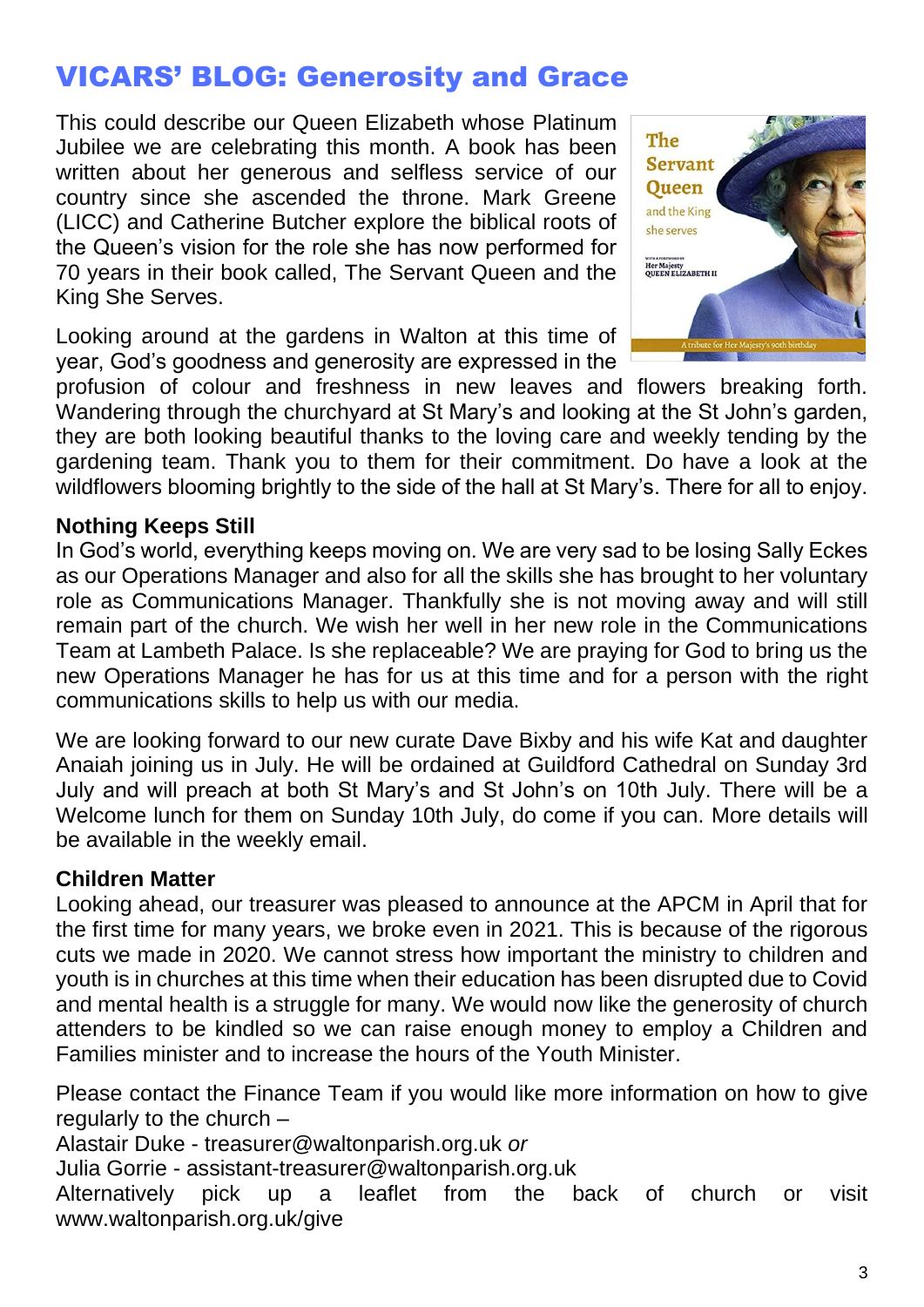Six of our 9 – 11-year-olds completed the Footsteps to Faith course, and some were admitted to receive Communion on 22<sup>nd</sup> May. It was an exciting day for the children and youth because the Youth group planned the whole of the Evening Praise service that same day too. We were led in worship through song, drama, videos, and a talk by the young people. We were challenged by the theme "Mustard Seeds and Mountains" to consider what we have to offer to contribute to God's kingdom.

We were delighted to host 90 children from Ashley Year 1, 90 from Reception and 90 from Year 3 during May. They have been exploring such topics as "How do Christian's worship?" and "How did the church start?" while having fun in St Mary's Church.







Generosity and grace act like a circle of blessing: God blesses us and we bless other people, who in turn bless others. Paul puts it like this in 2 Corinthians 9:

*" <sup>8</sup> And God is able to bless you abundantly, so that in all things at all times, having all that you need, you will abound in every good work. <sup>9</sup> As it is*  written: "They have freely scattered their gifts to the poor; their *righteousness endures forever." [Psalm 112:9] <sup>10</sup> Now he who supplies seed to the sower and bread for food will also supply and increase your store of seed and will enlarge the harvest of your righteousness. <sup>11</sup> You will be enriched in every way so that you can be generous on every occasion, and through us your generosity will result in thanksgiving to God."*

May our lives be characterised by generosity and grace as we enjoy the abundant goodness of our Heavenly Father.

……………………………………………………………………………………..

Yours,

# Cathy and Jonny



# Jubilee Picnic

#### **Sunday 5th June**

St Mary's - 11.30 am after the morning services (hopefully) outside in the Hall garden St John's - 11.30 after the service in the garden Bring your picnics and your deck chairs as we come together to celebrate Her Majesty The Queen as she becomes the first British Monarch to celebrate a Platinum Jubilee after 70 years of service.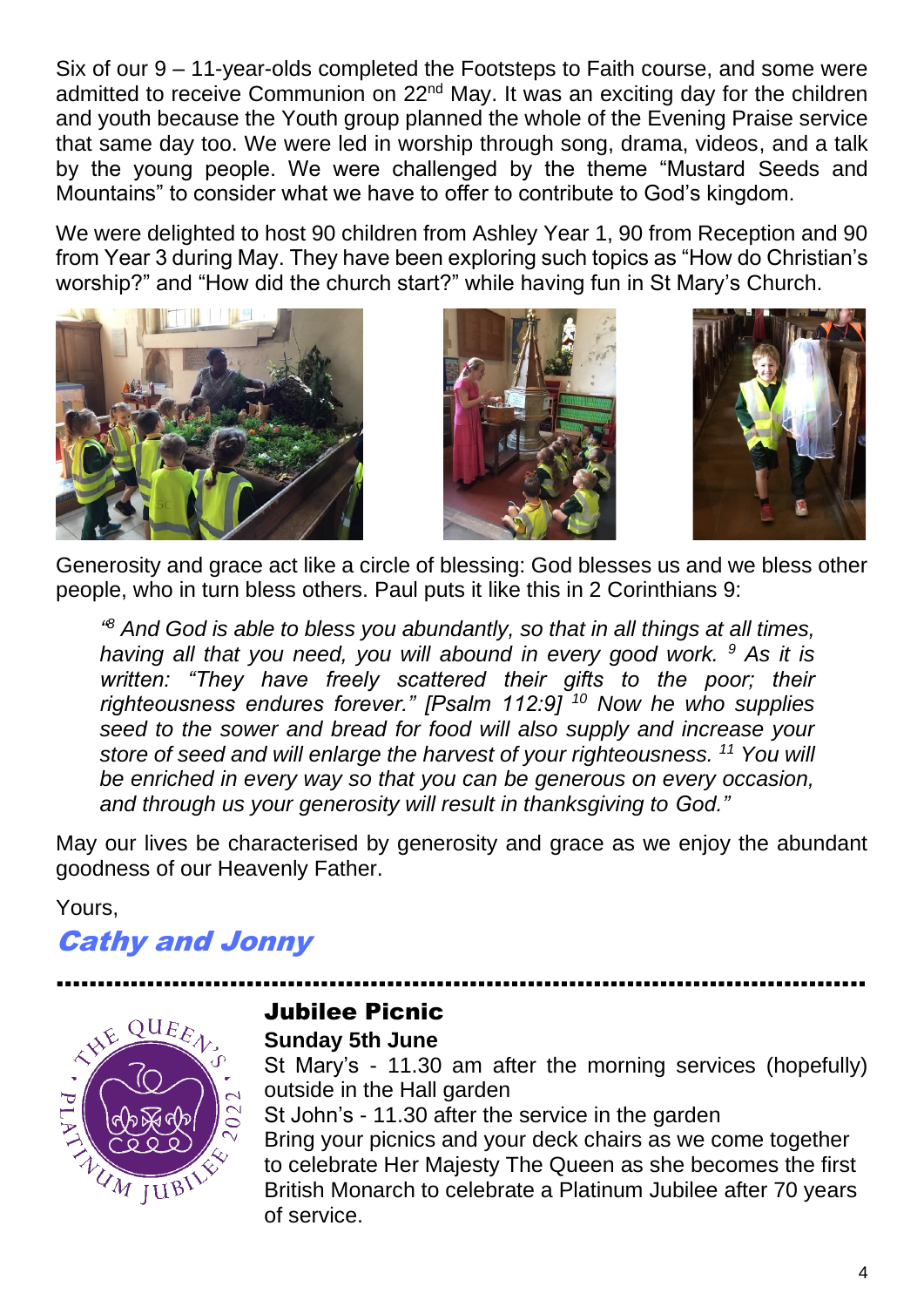## Introducing Dave, Kat & Anaiah

**Back in December 2021 we shared a message of introduction from our new curate Dave Bixby. Dave will begin his ministry here with us on 3rd July 2022**

**and anybody that would like is invited to the Cathedral on that day.**

Hi everyone, We are Dave, Kat, and Anaiah Bixby.

Dave and Kat met in Kingston about 10 years ago in a New Frontiers church. In 2016 we moved to a church in East Molesey to join a "church graft" in West Molesey in 2017. That is when Dave sensed a call to ordination. Our prayer in life is to be ready to go as and when God calls us to action.



We have both had drastic career changes in life - Kat went from beauty therapy to HR administrator; Dave was an actor followed by a support worker for 10 years. Dave is a keen guitarist and likes to brew ale and cook curry. Kat likes baking, swimming, and holidaying in Suffolk. Anaiah likes Peppa Pig and eating food.

We are so excited to be joining this church family next month. We look forward to meeting you all and getting involved with the life of the church in due course.

God bless. Dave, Kat, and Anaiah (aged 2 years)

……………………………………………………………………………………..

#### In Memorium

Please pray for the families and friends of those who have died in times past whose anniversary falls at this time:

Eric Comley Bert Allwood Revd Mary Stokes

David Malden-Browne Shirley Perrin Tony Darling

Win Phillips Eric Reed Jean Nissen

### Holiday Club

#### **SAVE THE DATE! 15th – 19th AUGUST**

This year Holiday Club are going backpacking… so get the date in your diary. Keep an eye out for more information next month and on the website.

As is always the way, Holiday Club is only possible if we have enough lovely helpers – if this is something you think you might like to get involved with, please get in touch with Amy who will be delighted to hear from you! Contact – amy@waltonparish.org.uk

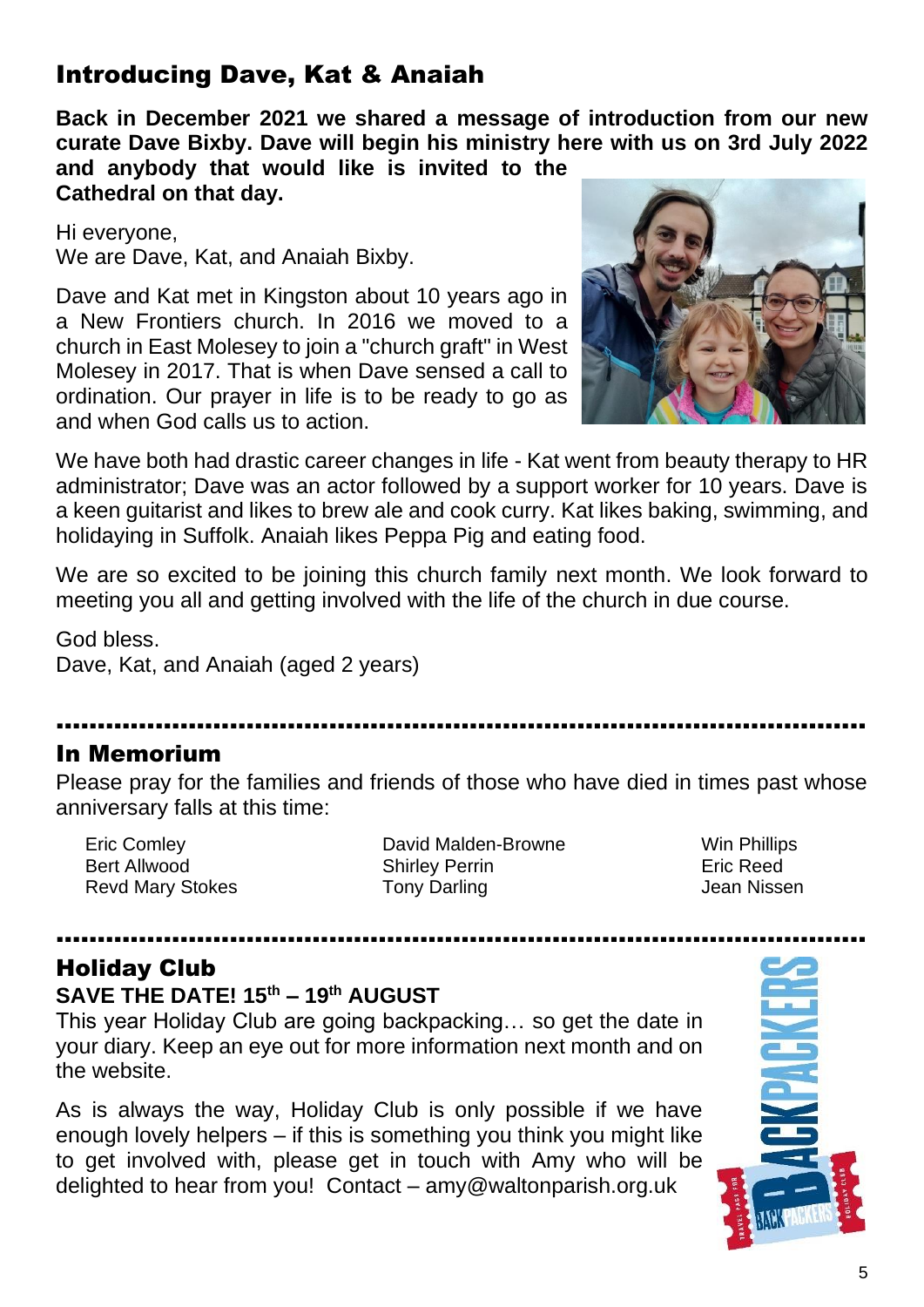## Mission Update

It is a wonderful privilege to be able to actively contribute to what God is doing in the world and to share in the joy of what the people and organisations we support are achieving in Christ's name.

It's also great to share these updates with you along with the messages of thanks from our mission partners as well as their prayer requests. We would encourage you to keep coming back to read this over the coming weeks and months and to continue keep all our Mission Partners in your prayers.

This month we have an update from Hannah who we have been actively supporting over the last few years whilst she was working with a Christian NGO in East Africa. Many of you will have heard her speak in a service and seen photos from her time in East Africa. For security reasons, we have been restricted in what and how we share about Hannah's work however, your prayers are hugely valued and of vital importance.

#### **Hannah writes:**

Dear St Mary's and St John's family,

Thank you for praying for my recovery from burnout and for your ongoing financial support. It's been a big help and encouragement in this uncertain season.

I left my life in East Africa suddenly in November 2021 and have been on a recovery journey. I'm grateful to be able to say that I'm building strength and month by month feeling better. I've been staying with my parents in Shepperton, and sometimes



visiting church family in Oxford. I've also benefited from a retreat and time with an old friend. Some say burnout recovery takes 12-18 months, others much longer.

I'm grateful for the time to be here and the freedom to rest. I was advised that rest, play, creativity, exercise and seeing friends and family would build strength and resilience. So, I've been enjoying online watercolour tutorials and very simple knitting, going for daily walks, visiting friends and family, and sleeping more than usual. I'm



grateful for God's provision of expert advice and a counsellor. It's been a joy to be present for all the family birthdays so far, Christmas and Easter and for the changing seasons. England is surely beautiful, and it is very refreshing after a few years of desert dwelling.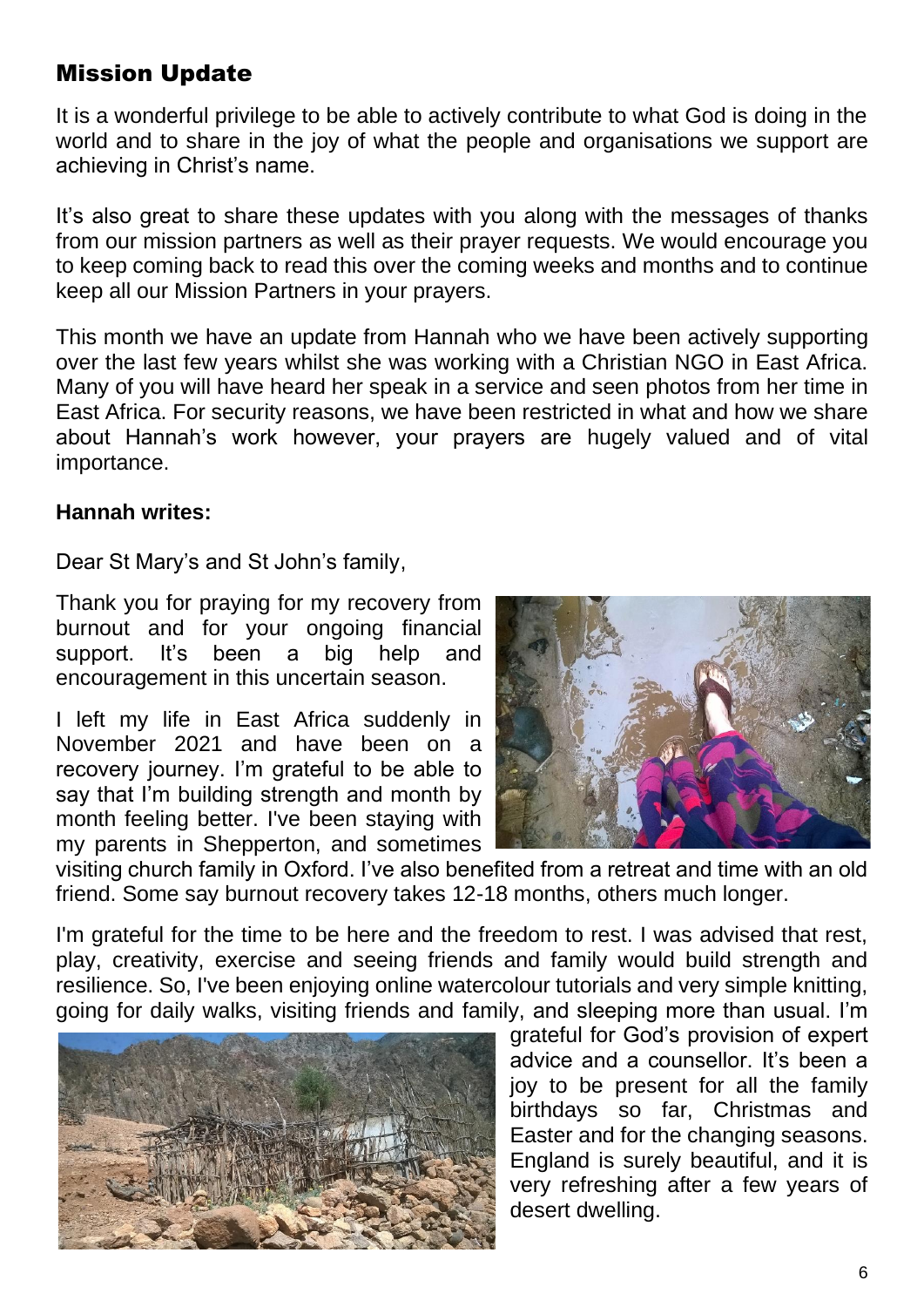

I'm still paying rent and bills for my flat in East Africa though a friend was able to move in for a few months to help with that. So, my plan is to travel there with a former colleague in October to empty my flat, say goodbyes and get some official papers. I'm not closing the door for future work in East Africa, but I think I need to stay in the UK for some more time, build some more skills and find a sustainable way of serving.

I have applied for part time training in spiritual direction, a course designed for cross cultural workers. This would begin in November. I hope to be able to move back to Oxford in around the same time and anticipate being involved in some part time outreach to Muslims. I've discussed a few ideas with my mission agency, and they are supportive.

I'd value your prayers for continued recovery, particularly from fatigue, and for God to continue to rebuild me. I'd also love prayer for suitable accommodation in Oxford, a second-hand car and for good relationships with supporters and the mission agency.



If you have any wisdom or encouragement to share, do email me at hannahsatt5@gmail.com

……………………………………………………………………………………..

With love,

Hannah

#### Connections

Saturday  $11^{th}$  June - St Mary's Hall – 11.30 am – 1.00 pm

Join Vlada, Lu & Wendy for Connections - 2nd Saturday of each month.

No church connection required; everybody is always welcome. This is a group for the over 50's, whether retired or not and is a great place to meet friends, old and new. For more information or if you would like to offer to help this brilliant ministry contact vlada@waltonparish.org.uk